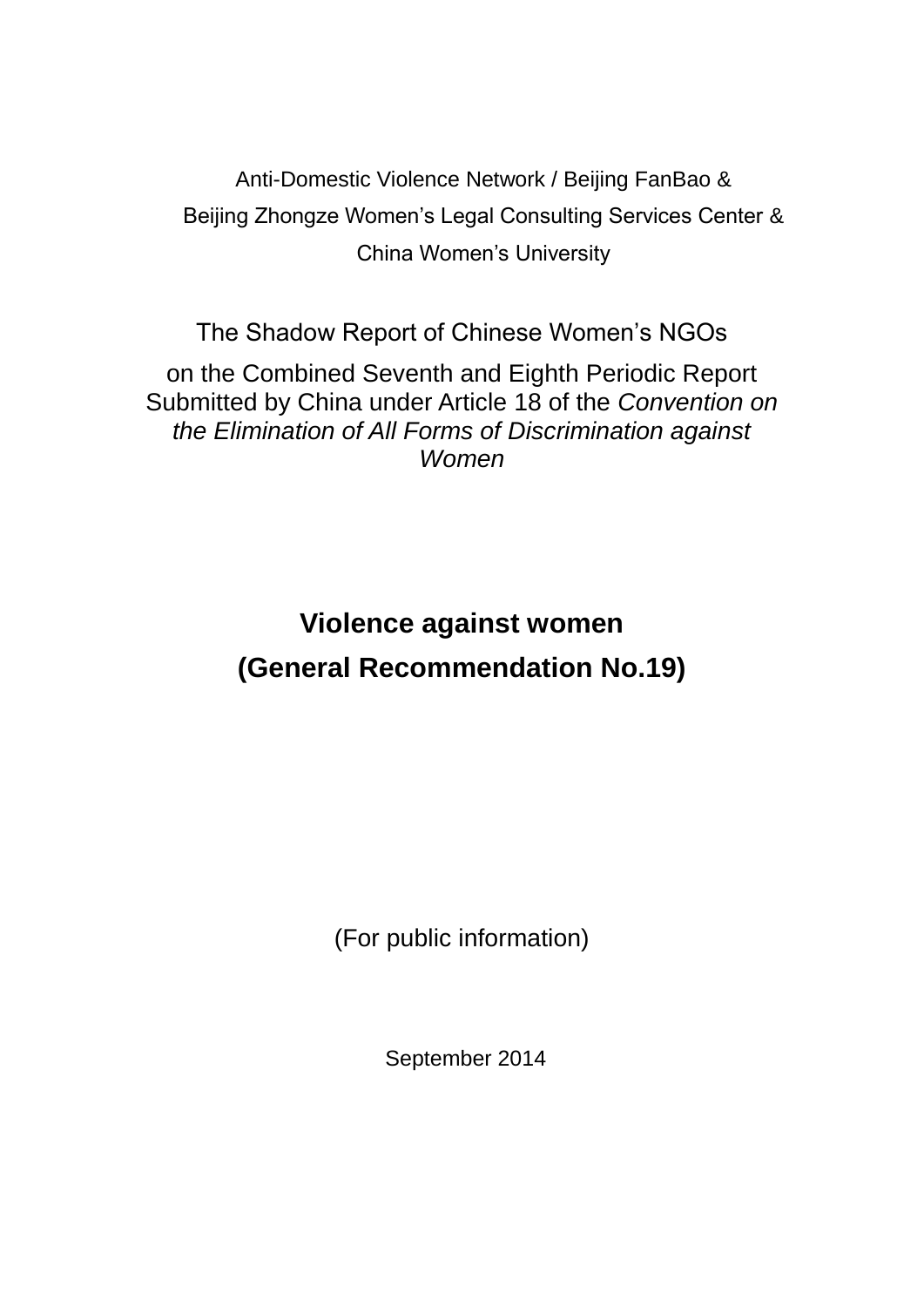# **Violence against women (General Recommendation No.19)**

**Anti-Domestic Violence Network / Beijing FanBao Beijing Zhongze Women's Legal Consulting Services Center China Women's University**

### **I. Efforts and Progress**

**Considerable progress has been made in legislation at the state as well as local level.** The *National Human Rights Action Plan of China (2009-2010)* incorporates the prevention and prohibition of domestic violence as an essential part, while the *National Human Rights Action Plan of China (2012-2015)* goes a step further by proposing "the development of the anti-domestic violence law, the enhancement of mechanisms for multi-sectoral cooperation in domestic violence prevention and control, the integrated system of prevention, deterrence and rescue, and the protection of children from all forms of sexual abuse." In 2008, the Supreme People's Procuratorate, the Ministry of Public Security and the Ministry of Justice jointly issued *Several Opinions on the Prevention and Control of Domestic Violence*. Besides, the *Anti-Domestic Violence Law* was included in the legislative work plan of the Legislative Affairs Commission of the NPC Standing Committee in 2011, while local regulations or policy documents to combat domestic violence have been enacted in 31 provinces, autonomous regions and municipalities across the country. To prevent and curb sexual harassment, the State Council promulgated the *Special Rules on the Labor Protection of Female Employees* in April 2012, being the first state-level labor regulation that prohibits sexual harassment and elucidates the liability of the employer.

**Relief measures have been strengthened.** First, the people's courts have refined the women's rights protection mechanisms by piloting the protection order system to protect victims of domestic violence. In March 2008, the China Institute of Applied Jurisprudence (CIAJ) under the Supreme People's Court issued the *Guide for Hearing Marriage Cases Involving Domestic Violence*. Some courts at the provincial level also established a collegial panel on women's rights, with lighter or mitigated penalties imposed on a number of women suffering long-term domestic violence forced to kill the perpetrators. Second, the public security organs have developed intervention policies and measures to combat domestic violence, with complaint stations and police calling sites established nationwide. Police officers have been trained in some localities on intervention in domestic violence. Third, the civil affairs departments have seeking intervention mechanisms for domestic violence. As of July 2009, domestic violence shelters had been set up backed by relief stations in nearly 60 cities in China. Fourth, health departments have carried out medical interventions initiative against domestic violence. And fifth, legal aid has been redoubled for victims of domestic violence, who are now protected by local regulations. By 2010, 2,903 legal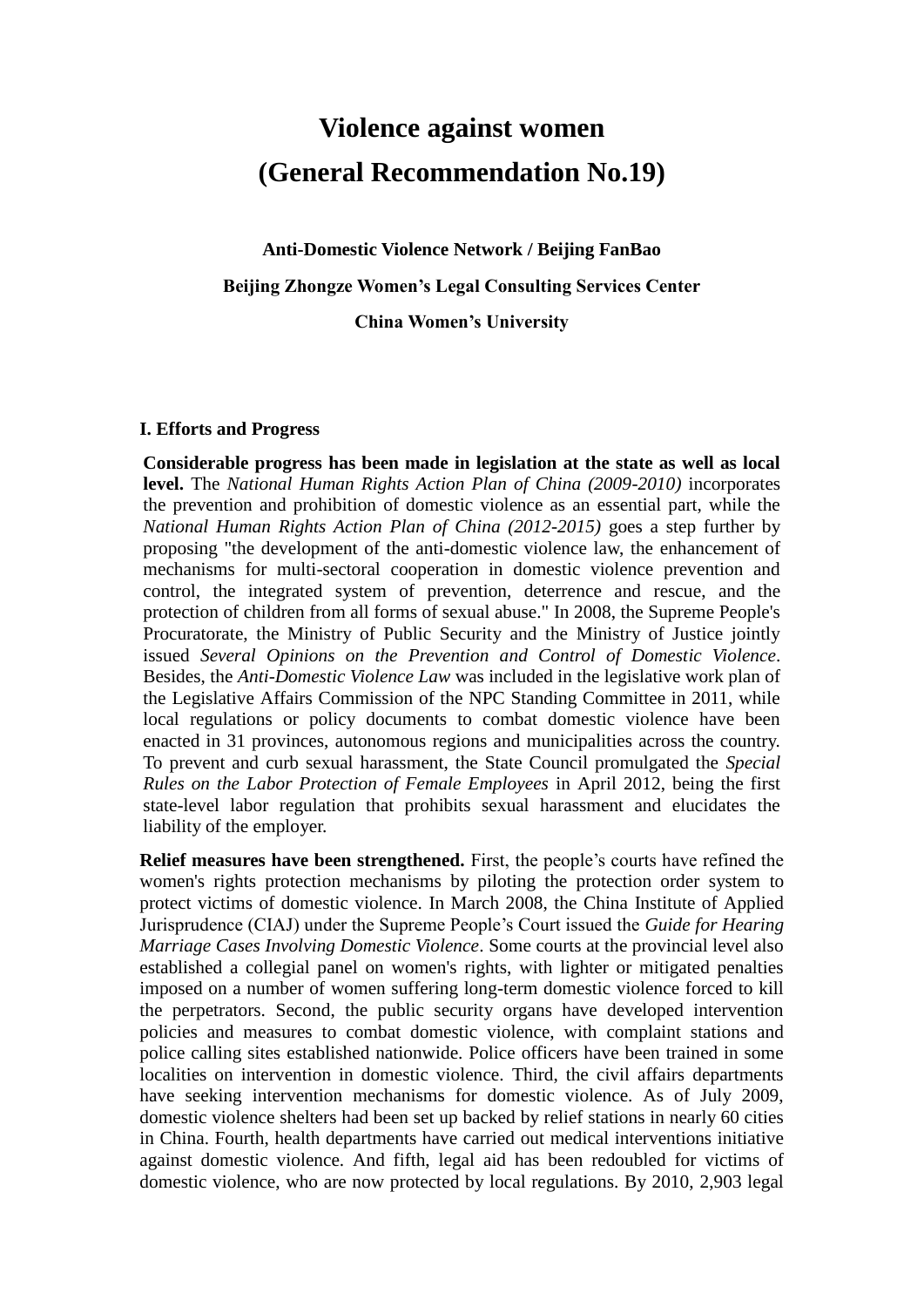aid workstations had been set up backed by women's organizations across the country, providing free legal advice for over 830,000 women.

**Government support has been provided for non-governmental organizations to prevent and stop violence against women through advocating, training and publicity.** First, proposals and advocacy have been made on domestic violence legislation. Starting in 2007, the ACWF has appealed to the National People's Congress for five consecutive years for incorporating anti-domestic violence into the law. And also, since 2003, the Anti-Domestic Violence Network / Beijing Fan Bao has developed and submitted several draft and formal proposals to the NPC and CPPCC for the formulation of the *Law of the People's Republic of China on Domestic Violence Prevention and Control*. Second, relief services and actions have been carried out to protect women's rights. The ACWF opened a hotline for women's rights protection (12338), and established some legal aid centers and service stations nationwide. The Beijing Zhongze Women's Legal Consulting Services Center has participated in and supported litigation cases involving sexual harassment, providing the victims with free psychological and legal help. Third, efforts have been made in search of the best approach to multi-sectoral cooperation in intervention in gender-based violence. In 2010, the Maple Women's Psychological Counseling Center Beijing launched a campaign called "a safe harbor built into the family" in 50 communities in Beijing. In 2011, a program for cutting off domestic violence inheritance was carried out among primary and secondary schools in Guangping County, Hebei Province. Fourth, publicity campaigns against gender violence have been carried out. Since 2006, on every International Day for the Elimination of Violence against Women, the Beijing Zhongze Women's Legal Consulting Services Center, the Maple Women's Psychological Counseling Center Beijing, the Anti-Domestic Violence Network, the Shaanxi Research Association for Women and Family, the Alliance of Universities against Gender Violence and other organizations host independently or collectively a forum or public signature initiative or other activities for publicity against gender-based violence. And fifth, studies have been done on gender-based violence. The Anti-Domestic Violence Network conducted a survey on the needs of battered women (2007-2008) and a survey on lesbians and domestic violence (2007-2009). Through statistical analysis of cases covered by the media, the Beijing Youth Legal Aid and Research Center formulated the *Guidance for Lawyers in Handling Juvenile Victims of Sexual Assault*, which is a proposal to the competent authorities on legislative and judicial assistance to the victims.

### **II. Caps and Challenges**

**Gender-based violence remains a serious problem.** According to the Third Wave Survey on the Social Status of Women in China, 24.7% of the married respondents had been subjected to domestic violence from the spouse. From 2006 to 2010, the number of cracked rape cases basically remained at around 26,000 annually.

**There should be better-established laws on prevention and curb of violence against women.** Domestic violence is hard to define and file, making it difficult for battered women to get effectively protected. So far, there are no detailed provisions in the existing laws involving penalties on rape, nor special protection provisions on adolescent females aged from 14to18. The existing laws only stipulates the principle of prevention of sexual harassment instead of a clear definition, making it difficult to identify and prove, thus adding to the difficulty in handling and filing such cases. All these should be considered as legislative priorities to be discussed and solved.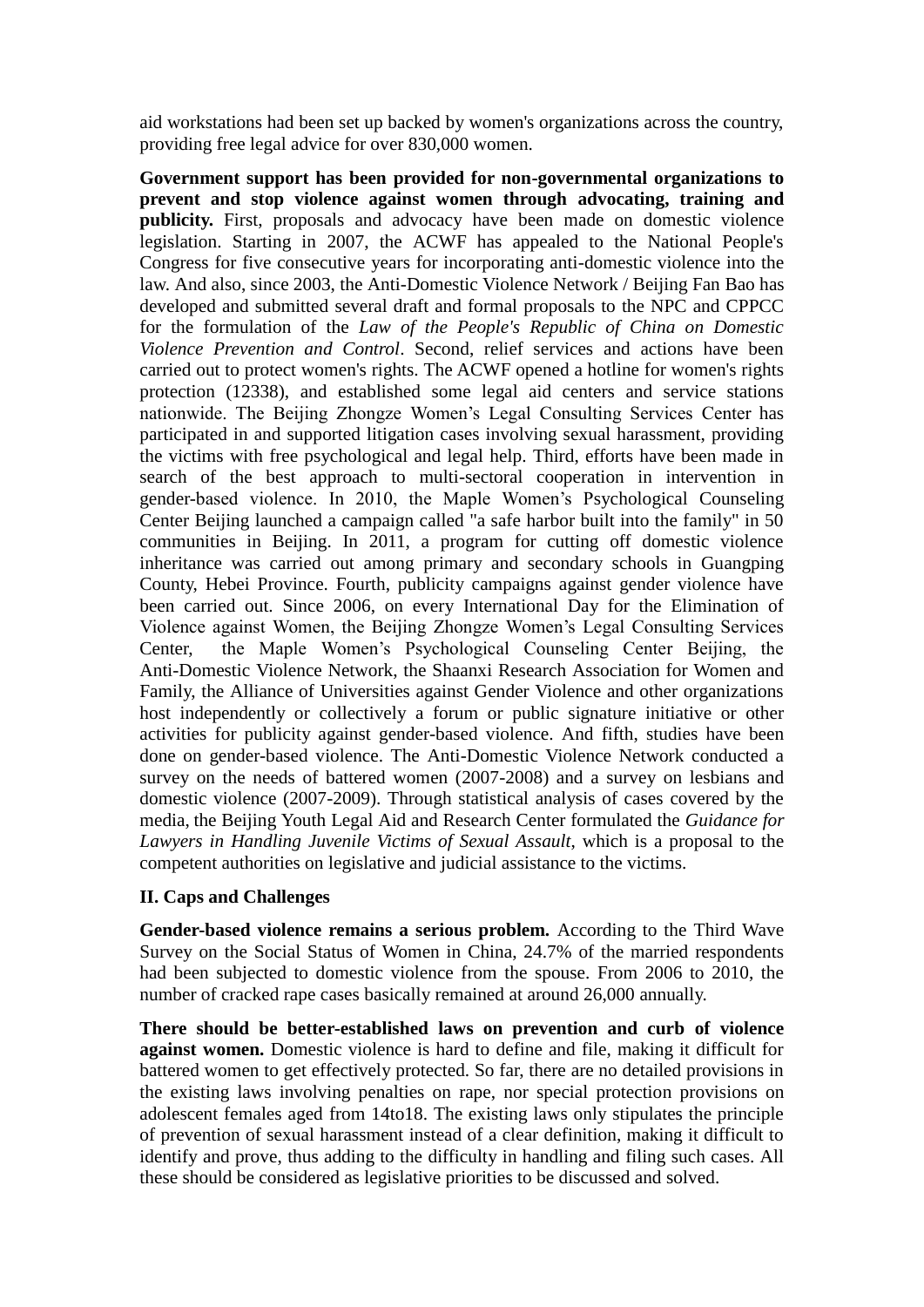**Intervention and rescue mechanisms are yet to be perfected.** There is a lack of targeted psychological counseling and treatment for battered women and the children who have witnessed violence. Although there are not enough shelters for women victims, a number of them remain unoccupied. The lack of a system to ensure funding for battered women's legal aid is also an outstanding concern. Few professional organizations are dedicated to services for rape victims, and such organizations are often financially challenged. Businesses and institutions see a serious lack of rules and regulations on the prevention and curb of sexual harassment and rape. Without sufficient relevant data and research, there is also a lack of statistical data on sexual violence, sexual harassment and other types of gender-based violence as well as comprehensive, long-term follow-up study of the seriousness and danger of such violence. Data on all types of interventions in and assistance to gender-based violence is also yet to be fulfilled, even including research into their effectiveness.

**Awareness of gender-based violence is generally inadequate.** Traditional gender norms and double standards for conducts of men and women affect people's perception, where domestic violence is prevalently viewed as privacy and women victims of rape and sexual harassment were blamed for their lost chastity. As a result, some problems applicable to the existing laws have not been resolved in a timely and effective manner; this also affects the development and improvement of relevant laws addressing gender-based violence, with a lot of domestic violence, rape and sexual harassment hushed up, leaving the perpetrators to evade legal punishment.

### **III. Suggestions in Response**

**Efforts should be made to intensify legislation.** The development of specific legislation against domestic violence should be accelerated by highlighting the following key elements: 1) a well-defined scope of domestic violence, including the different forms and the corresponding penalties; 2) comprehensive requirements for a civil protection order system with prevention at its core; 3) providing that in-marriage rape shall constitute a crime, strengthening the protection of the rights of married women; and 4) incorporation of mental damage into the scope of compensation for sexual crime victims.

**The working mechanism should be improved.** To address domestic violence, rape, sexual harassment and other types of gender-based violence, the Government should take the lead, engaging the governments at all levels, institutions and civil society organizations into the multi-agency prevention mechanism, with clear responsibilities designated to each body under the assessment criteria and enforcement framework. The relief mechanism should be consolidated, clarifying special assistance procedures for victims of gender violence by law, with a one-stop service system established (integrating file registration, legal aid, medical rescue, psychological counseling and material assistance), where governments at all levels should provide the necessary funding resources. In the meantime, judicial procedures and media coverage should protect the privacy of victims to avoid secondary damage. Policymakers and the relevant departments should build up capacity "to address violence against women in a gender-sensitive manner," where judges, lawyers, prosecutors and other judicial officials should be trained to improve their gender-sensitivity in interference with gender-based violence. In addition, more research and funding efforts should be done to develop data systems for the collection of all forms of violence against women.